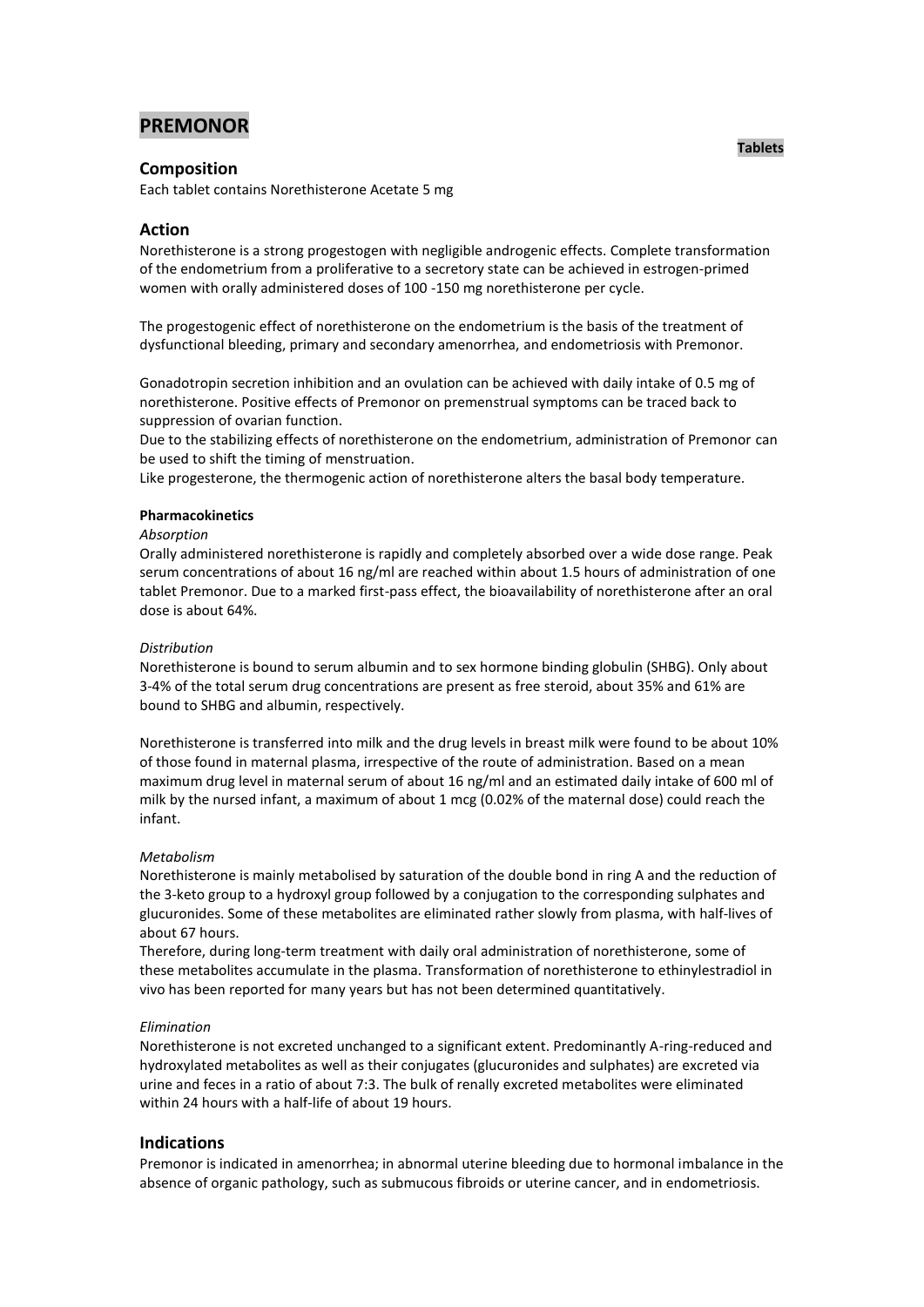## **Contraindications**

Norethisterone should not be used in the presence of any of the conditions listed below. Should any of the conditions appear during the use of Norethisterone, the use of the preparation must be discontinued immediately

- Hypersensitivity to the active substance or to any of the excipients.
- Known or suspected pregnancy.
- Lactation.
- Previous idiopathic or current venous thromboembolism (deep vein thrombosis, pulmonary embolism).
- Active or recent arterial thromboembolic disease (e.g. angina, myocardial infarction).
- Presence or a history of prodromi of a thrombosis (e.g. transient ischaemic attack, angina pectoris).
- A high risk of venous or arterial thrombosis
- History of migraine with focal neurological symptoms.
- Diabetes mellitus with vascular involvement.
- Presence or history of severe hepatic disease as long as liver function values have not returned to normal.
- Previous or existing liver tumours (benign or malignant).
- Known, past or suspected sex hormone-dependent malignancies, including breast cancer.
- History during pregnancy of idiopathic jaundice or severe pruritus.
- Undiagnosed genital bleeding.
- Untreated endometrial hyperplasia.

### **Warnings**

Discontinue medication-pending examination if there is a sudden partial or complete loss of vision, or if there is a sudden onset of proptosis, diplopia, or migraine. If examination reveals papilledema or retinal vascular lesions, medication should be withdrawn.

Detectable amounts of progestogens have been identified in the milk of mothers receiving them. The effect of this on the nursing infant has not been determined. Because of the occasional occurrence of thrombophlebitis and pulmonary embolism in patients taking progestogens, the physician should be alert to the earliest manifestations of the disease.

Masculinization of the female fetus has occurred when progestogens have been used in pregnant women.

### **Pregnancy**

### *Category X*

Studies in animals or humans have demonstrated fetal abnormalities and/or there is positive evidence of human fetal risk based on adverse reaction data from investigational or marketing experience, and the risks involved in use of the drug in pregnant women clearly outweigh potential benefits.

### **Adverse Reactions**

Side effects rarely occur in doses of 15mg daily. Progestogens given alone at low doses have been associated with the following undesirable effects

**Genitourinary:** breakthrough bleeding, spotting, amenorrhoea, abnormal bleeding (irregular, increase or decrease), alterations of cervical secretions, cervical erosions, prolonged anovulation. Breast galactorrhoea, mastodynia, tenderness.

### **Gastrointestinal:** nausea, vomiting.

**Cardiovascular:** thrombo-embolic disorders, increased blood pressure, pulmonary embolism, retinal thrombosis, thrombophlebitis.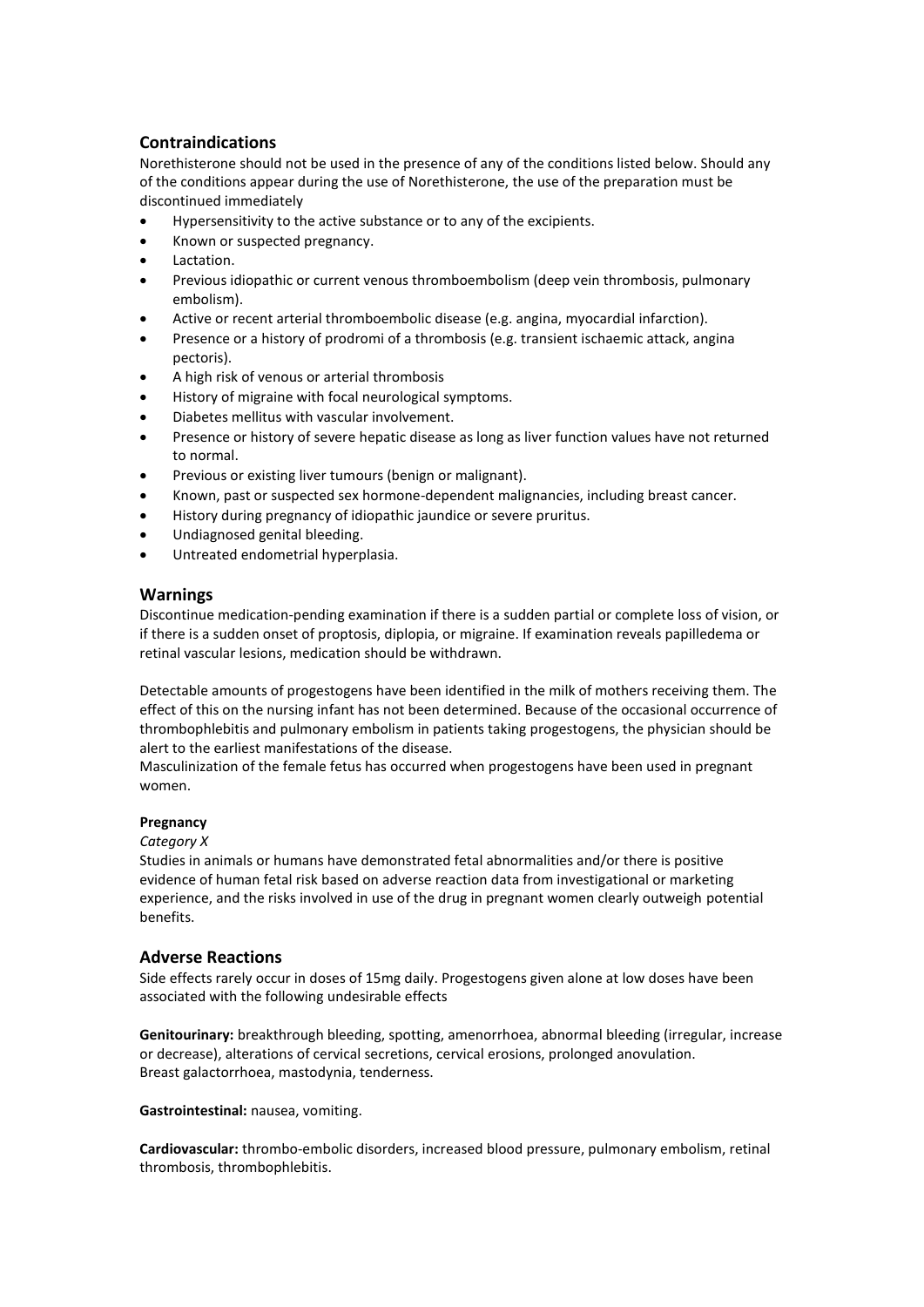**Hepatobiliary:** cholestatic liver changes, disturbed liver function.

**Neurological and Special Senses:** depression, headache, dizziness, fatigue, insomnia, nervousness, drowsiness, loss of concentration, vision disorders and intolerance to contact lenses.

**Metabolic and Nutritional:** altered serum lipid and lipoprotein profiles, incresed fasting insulin levels, decreased glucose tolerance, diabetic cataract, exacerbation of diabetes mellitus, glyosuria.

**Skin and Mucous membranes:** acne, hirsutism, alopecia, rash, uticaria, exacerbation of existing skin conditions.

**Hypersensitivity reactions:** (e.g. anaphylaxis and anaphylactoid reactions, angioedema).

**Miscellaneous:** oedema, fluid retention, bloating, weight gain, fever, change in appetite, deepening of the voice, change in libido.

#### **Precautions**

#### **General**

The pretreatment physical examination should include special reference to breasts and pelvic organs, as well as a Papanicolaou smear.

Because this drug may cause some degree of fluid retention, conditions that might be influenced by this factor, such as epilepsy, migraine, asthma, cardiac or renal dysfunction, require careful observation.

In cases of breakthrough bleeding, as in all cases of irregular bleeding *per vaginam*, nonfunctional causes should be borne in mind. In cases of undiagnosed vaginal bleeding, adequate diagnostic measures are indicated.

Patients who have a history of psychic depression should be carefully observed and the drug discontinued if the depression recurs to a serious degree.

Any possible influence of prolonged progestogen therapy on pituitary, ovarian, adrenal, hepatic, or uterine functions awaits further study.

A decrease in glucose tolerance has been observed in a small percentage of patients on estrogenprogestogen combination drugs. The mechanism of this decrease is obscure. For this reason, diabetic patients should be carefully observed while receiving progestogen therapy.

The age of the patient constitutes no absolute limiting factor although treatment with progestogens may mask the onset of the climacteric. The pathologist should be advised of progestogen therapy when relevant specimens are submitted.

#### **Concomitant Estrogen Use**

Studies of the addition of a progestin product to an estrogen replacement regimen for seven or more days of a cycle of estrogen administration have reported a lowered incidence of endometrial hyperplasia. Morphological and biochemical studies of endometrium suggest that 10 to 13 days of a progestin are needed to provide maximal maturation of the endometrium and to eliminate any hyperplastic changes. Whether this will provide protection from endometrial carcinoma has not been clearly established. There are possible additional risks that may be associated with the inclusion of progestin in estrogen replacement regimens. The potential risks include adverse effects on carbohydrate and lipid metabolism. The dosage used may be important in minimizing these adverse effects.

#### **Laboratory Tests**

The following laboratory result may be altered by the use of progestogens: Pregnanediol determination.